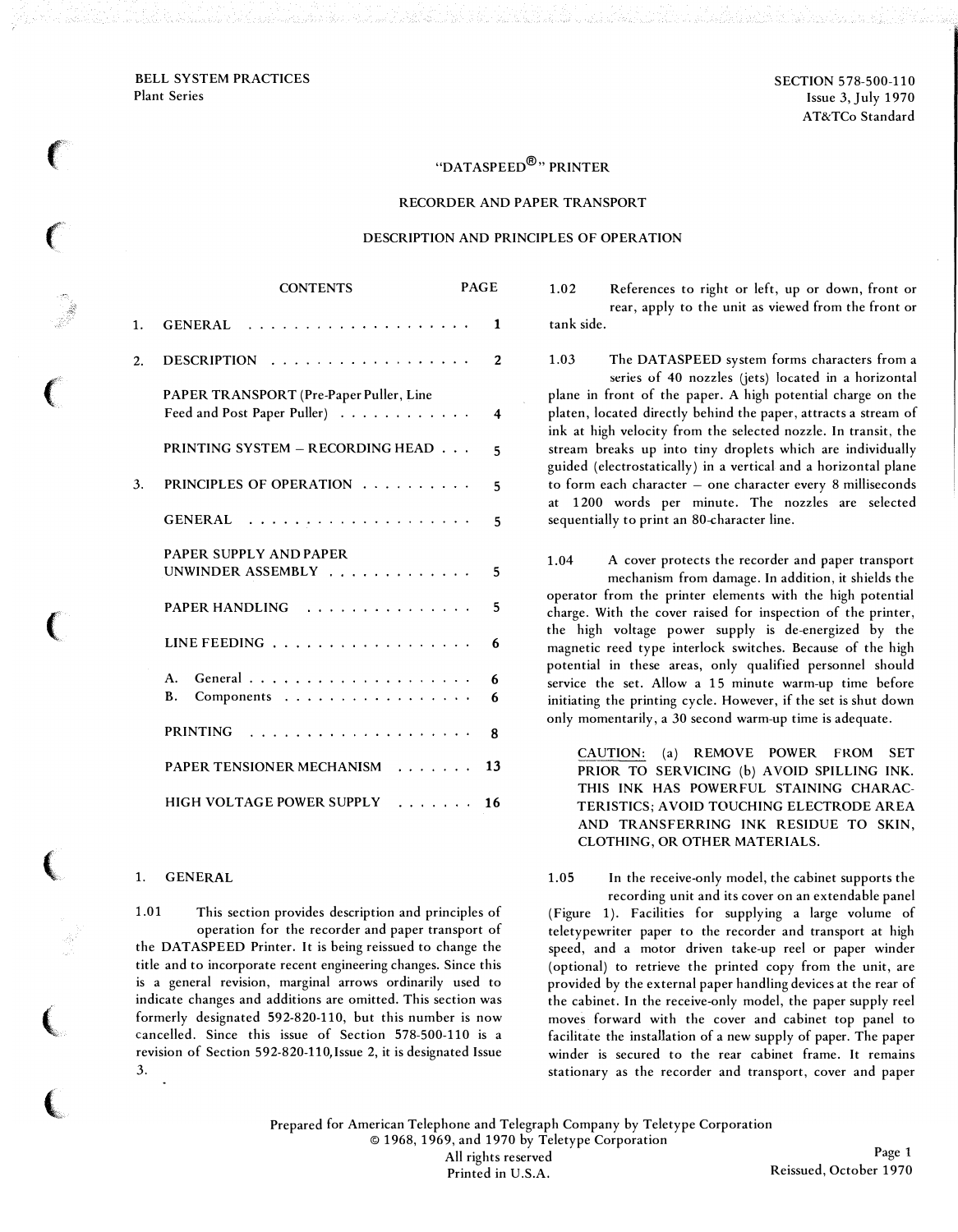

Note: Late design recorder units have a hinged access lid above the electrode assembly with a white character position scale stamped on it (not shown in illustration), and the metal strip down the center of the cover is omitted. Also, an auxiliary mask is added to the electrode assembly to help shield the electrodes from paper lint. The hinged lid simplifies maintenance by permitting the electrodes to be cleaned without removing the cover from the set. Circuit Cards in lower right hand corner have been modified – refer to the appropriate section and wiring diagrams for the changes. Paper-out sensing switch located on the paper bail is an added feature (not shown) which is arranged to remove the high voltage on a paper-out condition. The improved paper handling mechanisms located on the cabinet are tied in with the circuit logic.

Figure 1 - Recorder and Paper Transport Mechanism in Receive-Only (RO) Model

supply are moved forward. Refer to Section 578-500-112 for further information on the paper handling mechanism and enclosures.

### 2. DESCRIPTION

L

2.01 The DATASPEED printer is capable of printing copy at speeds up to 1200 words per minute. This unit utilizes high potential fields to transfer ink to the paper, and with the exception of paper feeding, line feeding, and ink circulating (pump) mechanisms, it has no moving parts.

2.02 The printing function depends upon the initiation of a high velocity stream of ink from the selected nozzle, and deflection of this ink stream to form a character. The characters are formed on the paper at the platen. A series of 40 ink nozzles, located on a manifold in front of the platen, emit streams of small droplets of ink which are attracted by a highly positive charge on the platen. Printing takes place from left to right across the page under control of the recorder drive circuits. The recorder drive circuits energize the valving electrodes, which control the flow of ink from the nozzles, as well as the sets of horizontal and vertical deflection electrodes, which shift the positions of the ink streams to form the characters. The maximum length of line is 80 characters.

'")

)

)

)

)

,,,)

- ''

2.03 Paper is fed from the supply roll, through the paper transport mechanism to the line feed mechanism, which feeds the paper past the ink nozzles. The paper tensioner assembly pulls the printed paper from the platen and also keeps it tight against the platen during printing.

2.04 The recorder and paper transport mechanism is

approximately 12 inches wide, 9-1/2 inches high, and 12 inches deep, and weighs approximately 33 pounds. The transport mechanism (Figure 2) includes three driving motors and the associated mechanical drive systems to step the paper across the platen at a prescribed rate. The recorder (Figure 3) includes an ink tank with an electrically driven pump, 40 nozzles and a set of electrodes aligned with each nozzle.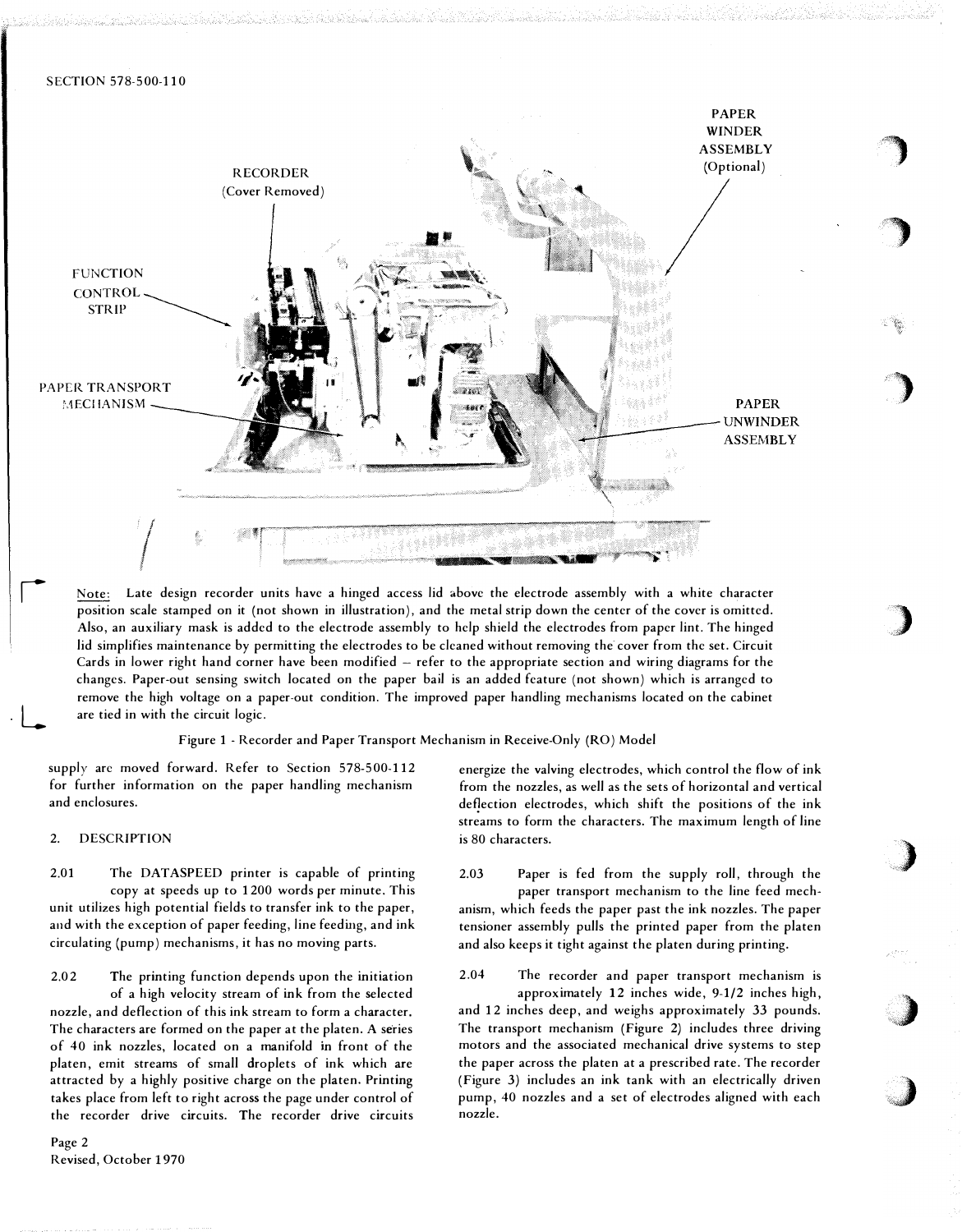

Note: The contour of the paper plate assembly has been serrated to reduce the surface contacting the paper (less paper lint generated). The detent arm located on the right side frame has been eliminated on the late design. A new lever is coupled to the pressure roller bail latch to guard against an accidental movement of the lever as the printer enclosure lid is closed. Note that the paper tensioner assembly becomes a single tire assembly in place of the double contact with the paper.

Figure 2- Paper Transport Mechanism

 $\mathcal{L}$ 

 $\overline{\phantom{a}}$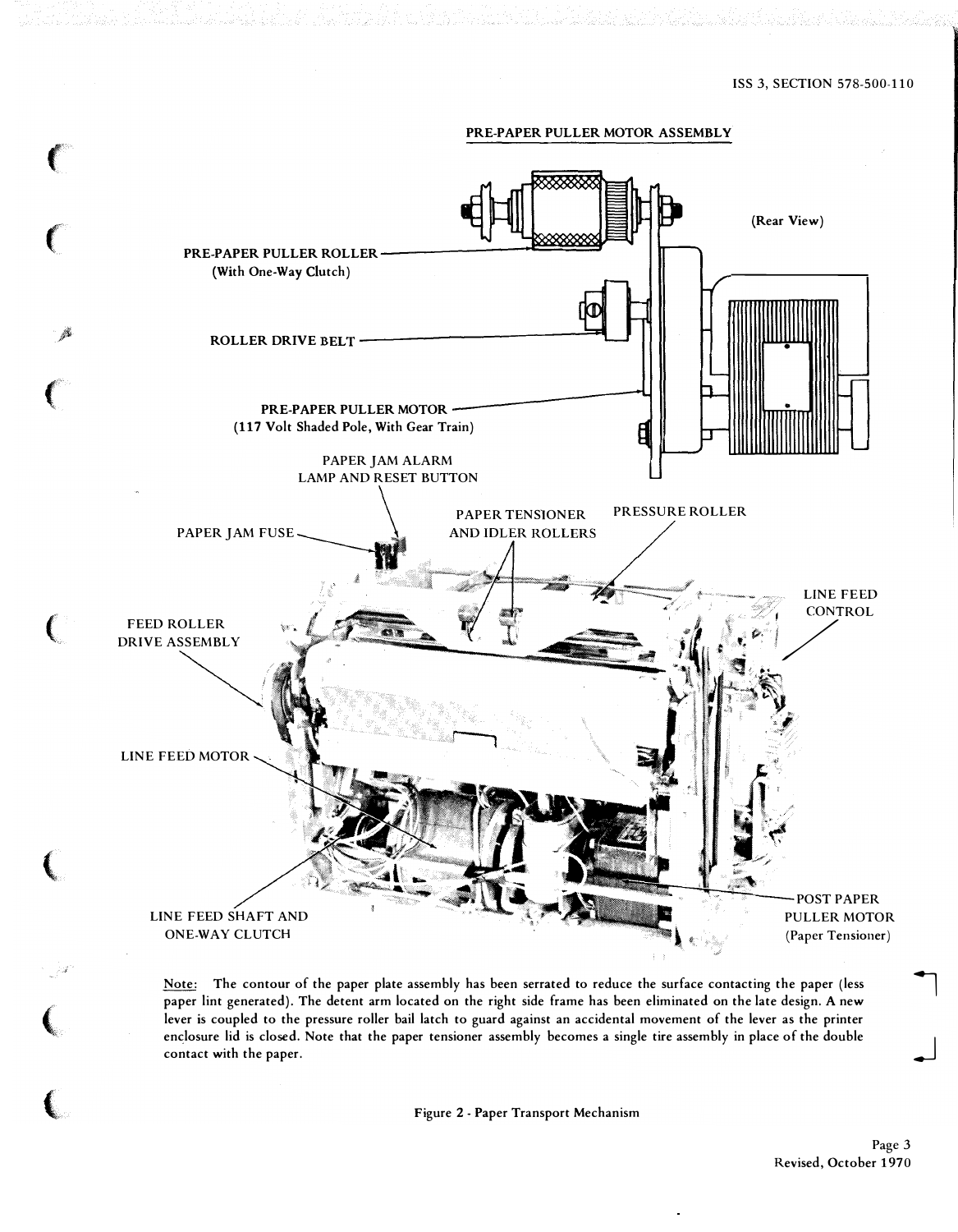

Note: As pointed out previously the access lid (not shown) is arranged for the protection of the electrodes and to facilitate cleaning without removing the printer enclosure. Certain internal changes have been made in the tank such as the rem�val of the tank spring, modification of the pump, and double ink filters provided. Since this area requires factory adjustment no maintenance except keeping the ink supply and reservoir clean should be attempted.

#### Figure 3 - Recording Head

PAPER TRANSPORT (Pre-Paper Puller, Line Feed and Post Paper Puller)

2.05 As the paper is pulled from the supply roll, a controlled length or loop of paper is maintained within a recessed area of the transport mechanism. This loop is maintained in order to free the line feed mechanism of any drag on the paper as it is stepped through the printing station. Closing the pressure roller bail brings the loop forming mechanism into action. The loop forming switch forms the loop on initial threading of the paper over the recessed area. When the paper loop diminishes to a certain level, a sensing switch turns the pre-paper puller motor on to strip more paper from the roll. The switches operate in conjunction with the control circuit card located at the rear of the base.

2.06 A line feed motor and its associated control logic is used in conjunction with a magnetically-operated escapement to move a measured amount of paper (0.167 inch) over the platen in time for the next printing cycle. The line feed escapement magnets control the indexing of the

Page 4 Revised, October 1970

r

 $\overline{\phantom{a}}$ 

escapement wheel, which allows the friction type feed roller to advance the paper. The line feed assembly includes a one-way (antiback-up) clutch with a torsion rod, a friction feed roller, interconnecting tie tube, and a timing belt drive arrangement. Some manual adjustment of the line feed motor torque is provided by the rheostat on the right side frame. The torque is stabilized by a regulator circuit on the middle card in the card mounting assembly at the rear of the transport.

\_)

**)** 

 $\bigcup$ 

2.07 A third motor, a post paper puller motor or paper tensioner motor, is coupled to the paper tensioner roller and idler shaft by a round drive belt. This assembly moves the paper out of the printing station to the paper take-up reel.

2.08 The printing station is illuminated by a fluorescent lamp assembly on the underside of the cover. The plastic lens directs the light over the full width of the copy to be viewed.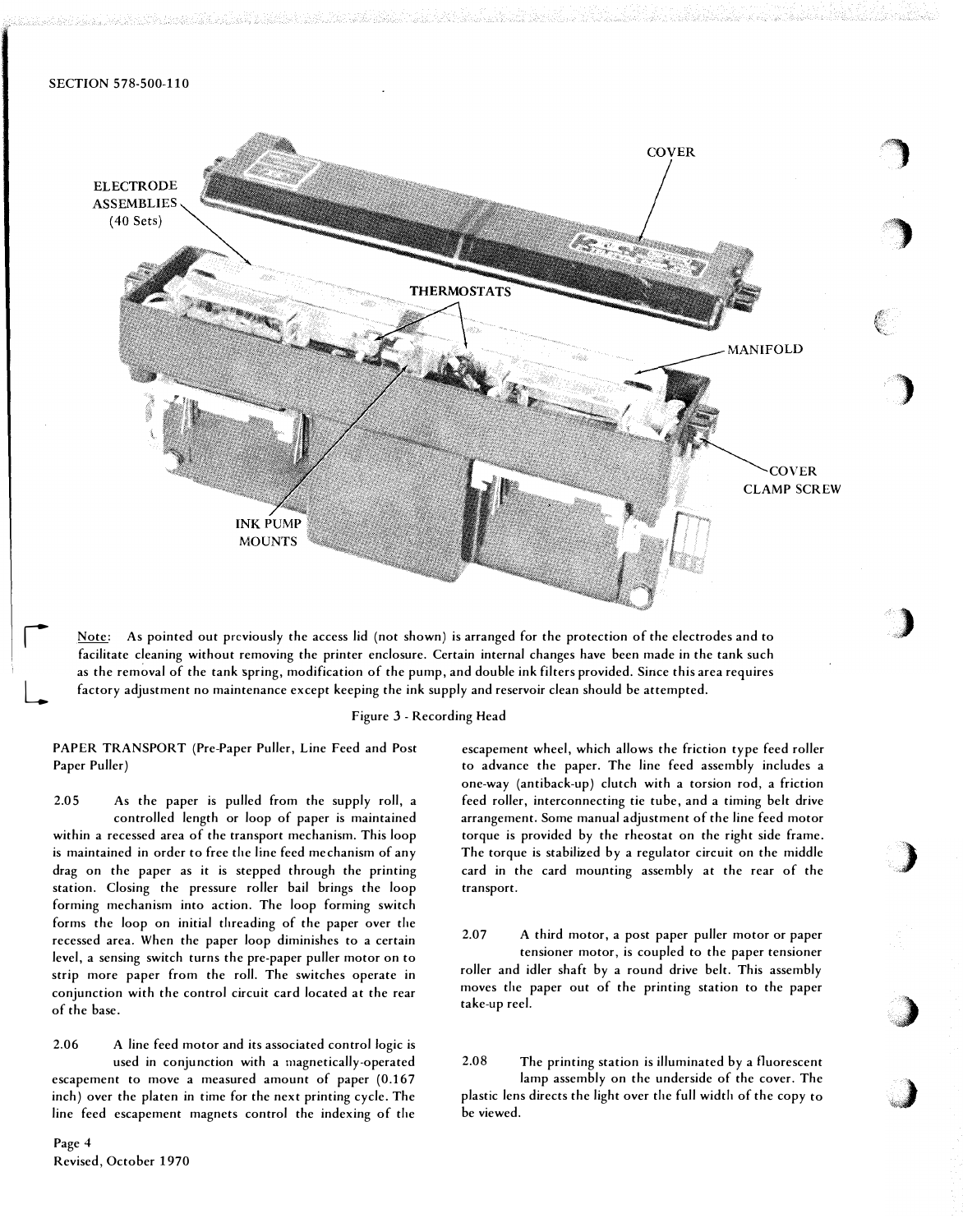# PRINTING SYSTEM - RECORDING HEAD

 $\ell$ 

 $\epsilon$ 

 $\left($ 

 $\big($ 

 $\big($ 

(

 $\big($ 

2.09 The printing portion of the nonimpact page recorder consists of an ink tank with a means of maintaining consistent pressure on 40 ink nozzles, and a series of electrodes to initiate and control the ink stream. The platen, which attracts the ink from the respective nozzles, is located on the paper transport unit. Electrical connectors enable the recording head to be removed for service. Exercise extreme care in handling to avoid stains by the ink or its residue. The ink tank, enclosing the electrodes and ink handling components, extends across the front side of the paper transport mechanism.

2.10 The supply tank at the front of the unit has a liquid ink capacity of about one bottle of ink (TP301168 - 12 ounces per bottle). The manifold, with its 40 nozzles and attached character-forming electrodes, is located near the top of the tank and aligns with the platen. A continuous flow of ink is lifted into the manifold reservoir by the diaphragm-type pump. The pump is suspended from the manifold and submerged in the ink supply. The reservoir spillway maintains a certain ink level and enables the excess ink to be returned to the tank. Individual ducts connect the common reservoir with the respective nozzle. An electric heating element, embedded in the manifold below the nozzles, warms the liquid to facilitate an even flow of ink and the printing of legible copy.

2.11 Forty sets of electrodes (in a vertical plane across the back of the manifold) are aligned with the 40 ink nozzles. Each set consists of the following electrodes: {a) a valving element {next to the nozzle, with a hole for the ink stream); {b) vertical deflection elements (an upper and lower electrode); {c) horizontal deflection elements (a left and right electrode); and (d) a common mask (40 openings small enough to block undesired traces of the ink stream). The electrodes are electrically connected to the recorder drive module.

### 3. PRINCIPLES OF OPERATION

#### GENERAL

3.01 The paper is pulled from a supply roll by means of a motor driven pre-paper puller roller and formed into a loop for ready feeding over the platen. At the platen, printing takes place by means of electrostatic attraction of charged ink droplets from the nozzles on the manifold.

3.02 Since the recorder is capable of printing at speeds up to 1200 words per minute, a large amount of paper must be processed. Feeding paper accurately at this rate of speed requires a precise and efficient paper handling mechanism. For this reason, a separate motor {Figure 2) controlled by a sensitive switch {loop forming) is used to pull

the paper from the roll and form it into a loop ready for instant response to the line feed mechanism. A second switch (loop sensing) is used to maintain the loop during operation.

### PAPER SUPPLY AND PAPER UNWINDER ASSEMBLY

3.03 The 400-foot roll of paper that supplies the recorder and transport mechanism is held in its unwinder assembly on a nylon bearing spindle. This assembly is a part of the cabinet; therefore, refer to Section 578-500-112 (formerly Section 592-820-112) for further description.

#### PAPER HANDLING

3.04 The paper passes across a paper guide pan, between the pre-paper puller roller and its pressure roller, into the loop forming area, through the paper guide and line feed roller assembly, across the platen and between the paper tensioner drive roller and its idler rollers. Thus, the three drive rollers and their independent drive assemblies provide facilities for feeding the paper and controlling the paper tension as the paper is rapidly stepped through the printing station.

3.05 The components of the pre-paper puller mechanism consist of a shaded pole motor (117 v ac) with a gear train, pulley, and a timing belt to drive the pre-paper puller roller. An internal one-way clutch restricts any tendency for the feed roller to move backwards. A circuit card, mounted on the top connector of the three-tier card mounting assembly at the rear of the transport base, provides the ac input and the dynamic braking control of the motor.  $\diagup$ 

3.06 The pre-paper puller motor circuit is activated by

two switches: A loop forming switch and a loop sensing switch {Figure 4). The loop forming switch energizes the motor as the loop forming slide starts its downward travel. Assuming that little or no paper has been moved into the paper loop storage area, the loop forming slide will be elevated. Since the slide is linked to the loop forming switch, the normally open contacts of this switch will be closed to turn the motor on. With the motor on, paper is fed downward to form a loop. When the loop reaches a certain level, the loop sensing switch controls the operation. Further travel of the loop forming slide deactivates the ac connection to the card and activates the de circuit. When the loop is formed below the lower switch arm, pressure on the arm is removed and the switch opens the alternate input to the circuit card. This loop is formed to provide a ready supply of paper for the line feed mechanism. When the loop diminishes due to line feeding, the lower switch arm closes the circuit to the drive motor. As a result of this operation, the paper is fed again. The loop is then pushed downward until the switch opens again. Should the lower switch fail to start the motor, the upper switch will. A pressure roller on top of the paper holds the paper tightly against the feed roller.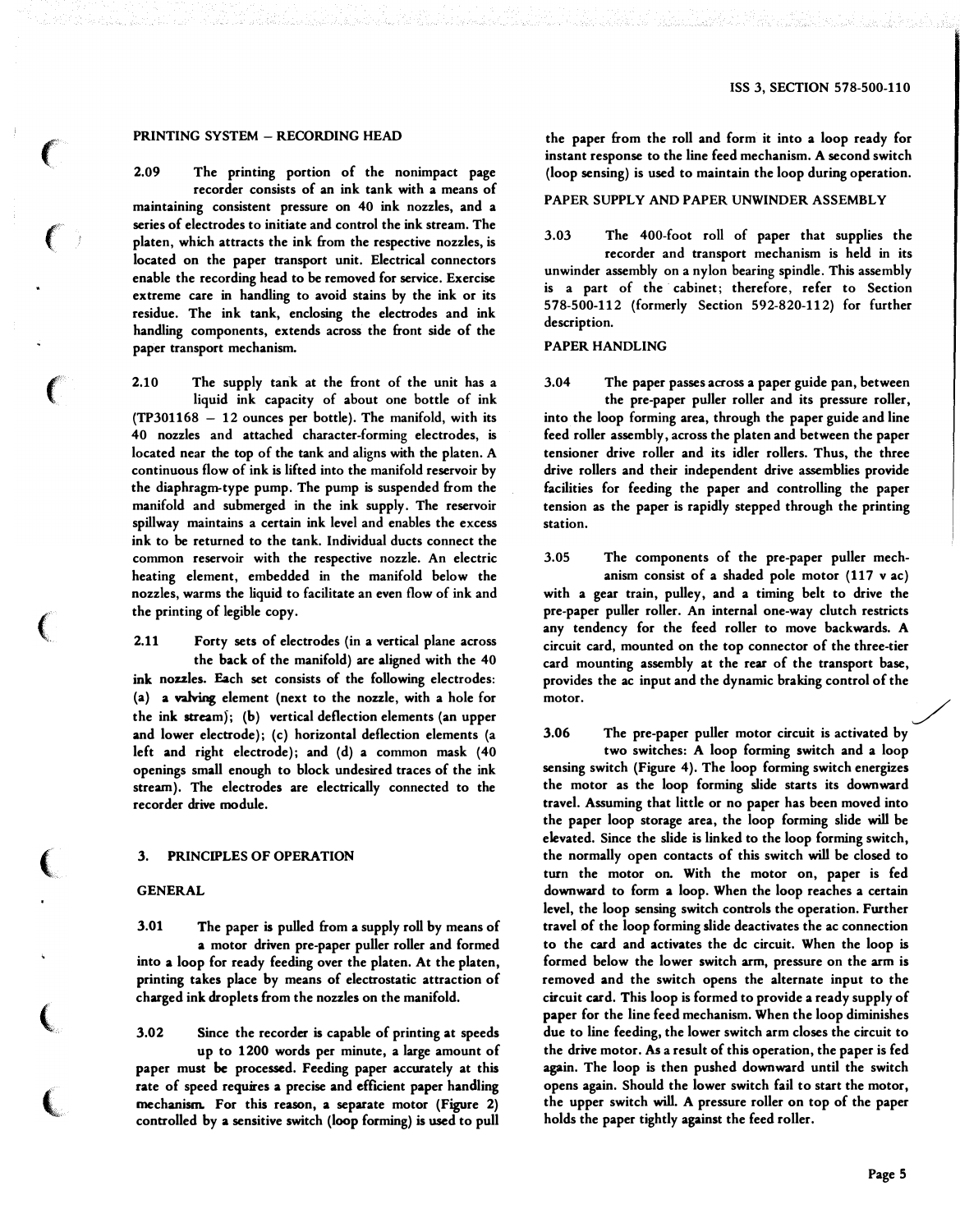

Figure 4- Paper Loop Forming Mechanism

3.07 In a similar manner, the post paper puller motor, or paper tensioner motor, retrieves the paper that is stepped across the platen by the line feed mechanism. This arrangement provides a constant tension, as far as is possible, upon the paper leaving the platen, and assures that the paper is moved out of the printing area after printing.

# LINE FEEDING

### A. General

3.08 The line feed mechanism moves the paper across the platen on a line-by-line basis (six lines to the inch) with a maximum line feed rate of 120 operations per second. Line feeding is the most critical operation in the paper handling system. The ultimate goal is to perform a line feed operation in approximately 8.3 milliseconds. However, mechanical inertia of the line feed components may extend this interval, and the electronic system is designed to permit a 12 millisecond interval in which line feed occurs. The principal components of the line feed assembly are the torsion rod, the inertia disc, an escapement pawl, the feed roller assembly (which includes the feed roller, the tie tube, and escapement wheel), and the motor which provides the power necessary for operation (Figures 5 and 6). The combined forces of these components are placed in readiness by the torque derived from the motor through the one-way clutch and the regulating circuit.

#### B. Components

3.09 A one-way clutch and a drive pulley are attached to the line feed motor, which is located in the left front corner of the recorder base plate. A rheostat on the right side frame permits manual adjustments of motor torque. This control is in series with one winding of the motor, a current limiting resistor, and the line feed control logic at the rear of the transport. The drive pulley is connected to a driven pulley on the line feed torsion rod through a spring and a timing belt. The torsion rod is attached to the line feed roller and the tie tube at the right end with a setscrew. An escapement wheel is attached to the left end of the tie tube (Figure 5) and is held in a blocked position by an escapement pawl of the escapement magnet assembly (Figure 7).

i,

 $\cdot$   $\cdot$   $\cdot$  $\bullet$ 

 $\big)$ 

)

)

)

.J

3.10 When the recorder is initially turned on, the line feed motor winds up the spiral spring in the line feed assembly. The torsion rod, as well as the motor shaft assembly, contains a one-way clutch (Figures 5 and 6) which prevents the spiral spring in the line feed assembly from turning backward.

3.11 Note that the torque is applied to the spiral spring in the line feed assembly, and the spiral spring transfers the torque to the torsion rod. The torque is then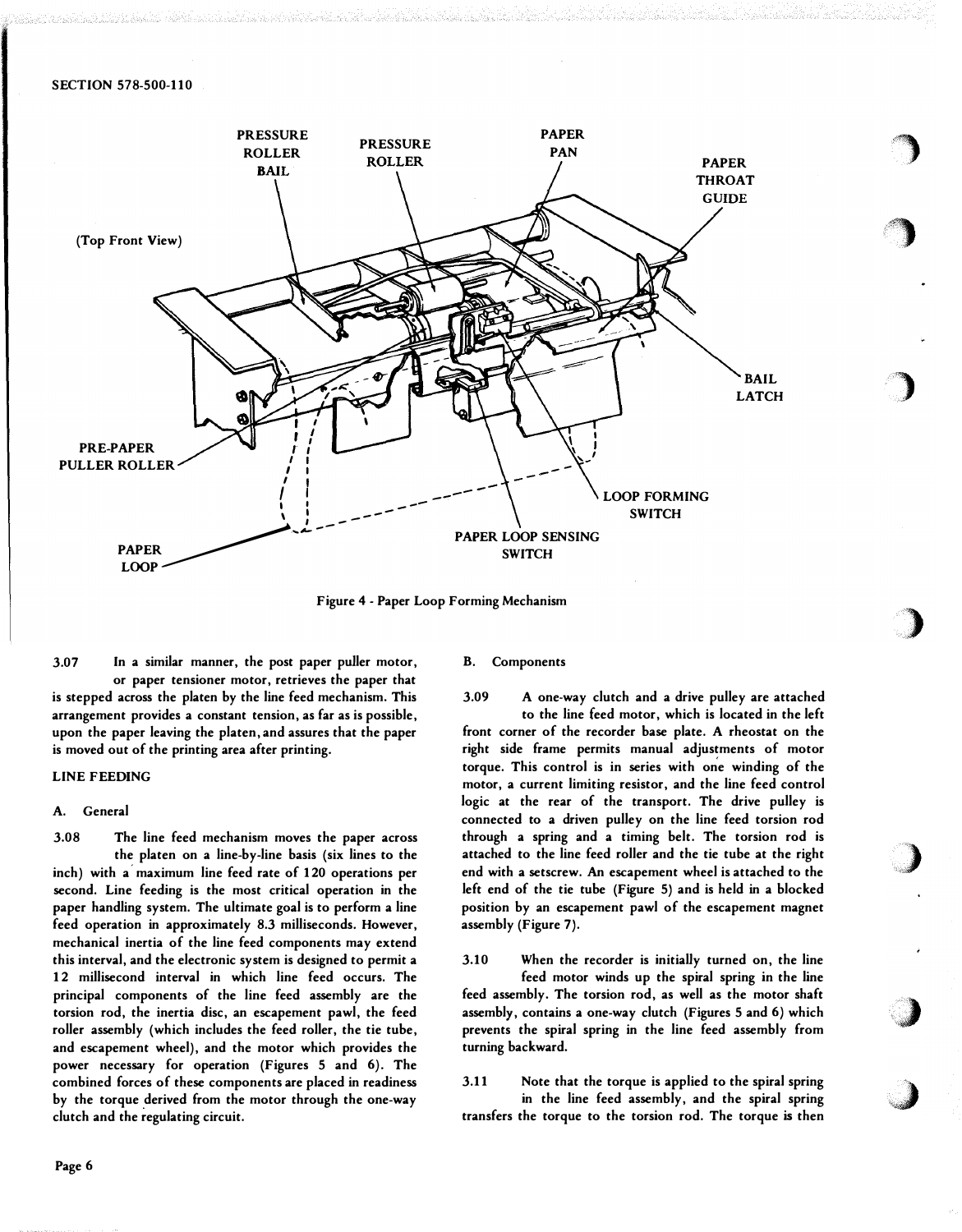







(a) state of the state of the state of

 $\epsilon$ 

 $\left($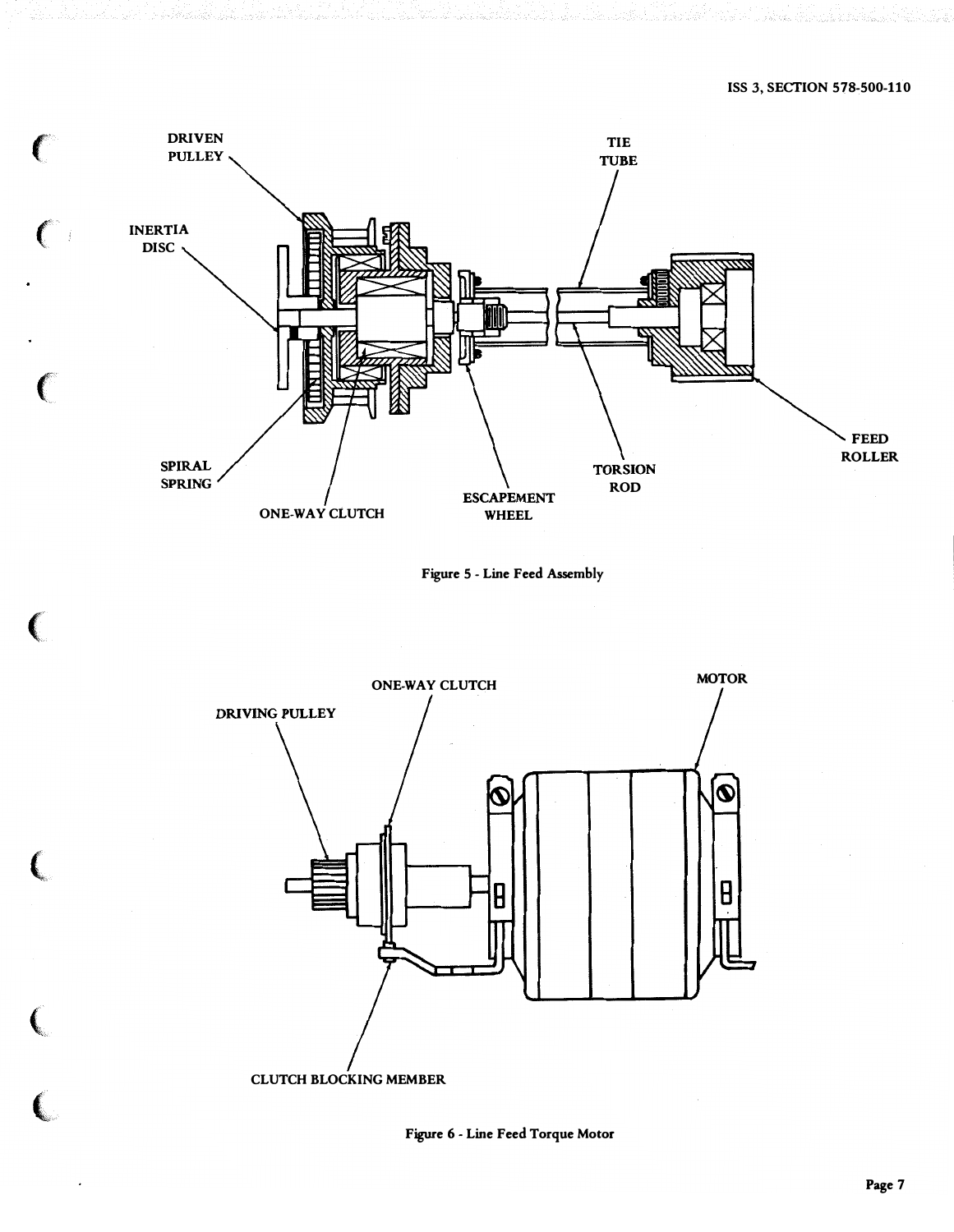

Figure <sup>7</sup>- Escapement Magnet Assembly

passed on to the escapement wheel through the paper feed roller and the tie tube (Figures 5 and 7).

3.12 The line feed cycle is initiated by a current pulse, from the line feed driver of an associated unit, which energizes the unoperated magnet coil and de-energizes the other (Figure 7). This switches the armature escapement pawl to its alternate position. As the escapement pawl reaches its alternate position, it unblocks the escapement wheel. To avoid excess wear on the escapement wheel, this assembly is designed so that the additions and subtractions of torques developed within the assembly start the escapement wheel rotation with an accelerated velocity, but end its travel with a retarded velocity.

# PRINTING

3.13 Forty equally spaced ink nozzles and forty corresponding sets of electrodes are in horizontal alignment with the platen. When the proper printing conditions exist, a maximum SO-character line of copy at 1200 words per minute is available. A manifold assembly supports the nozzles and contains the ducts that link each nozzle with the common ink reservoir. A continuous flow of ink (in excess of printing needs) is pumped from the supply tank into the reservoir. When the reservoir is filled to its operational level, the surplus ink drains back into the tank. By maintaining a constant ink level, a uniform hydrostatic pressure exists at each nozzle to assure good droplet formation. Also, a heating element located under the ink nozzles maintains the temperature of the ink above room temperature so that good density of the copy is assured. With this preparation, the ink is extracted from the nozzles in the form of negatively charged droplets which are electrostatically deflected to form the characters on the page.

·�

**)** 

'')

)

J

 $\bigcup$ 

J

3.14 The recorder assembly consists of forty sets of printing units. Each printing unit consists of a nozzle, a valving electrode, a pair of vertical deflection electrodes, and a pair of horizontal deflection electrodes. Across the front of the printing head assembly is the mask. There is a rectangular hole in the mask in front of each printing unit. Each printing unit prints two characters, one in a left matrix and one in a right matrix. A maximum of 32 points in the matrix are available for forming one character.

3.15 The manifold supports the nozzles and provides a supply of ink to each of the forty nozzles. The manifold and nozzles are held at a constant negative voltage of -1900 v.

3.16 The valving electrode in front of each nozzle controls the flow of ink from that nozzle. The valving electrode derives its potential of +550 v (Figure 8) from the spacing drive power supply in the cabinet. The spacing drive power supply· uses signals from the character generator to select the valving electrodes which will turn on the appropriate nozzles for printing. When the valving electrode is at the off voltage (0 v), no ink issues from the nozzle. When it is at the on voltage (+550 v), ink is extracted from the nozzle in the form of a droplet stream. The droplets, approximately 0.001 inch in diameter, pass through the hole in the valving electrode and proceed with increasing velocity to the region of the deflection electrodes.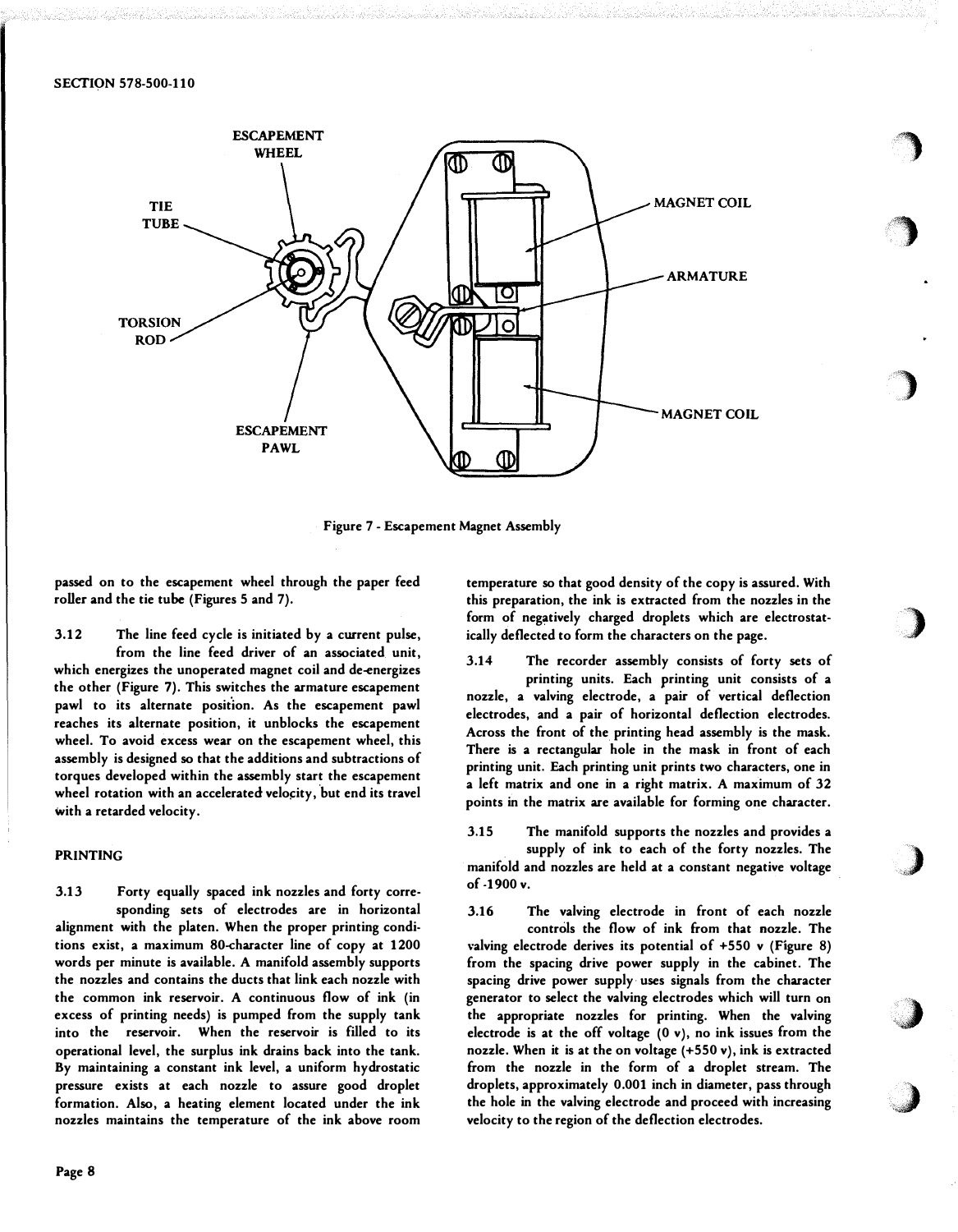

 $\epsilon$ 

 $\left($ 

 $\big($ 

(

(

 $\overline{\mathbb{C}}$ 

Figure 8- Nominal Electrode Voltages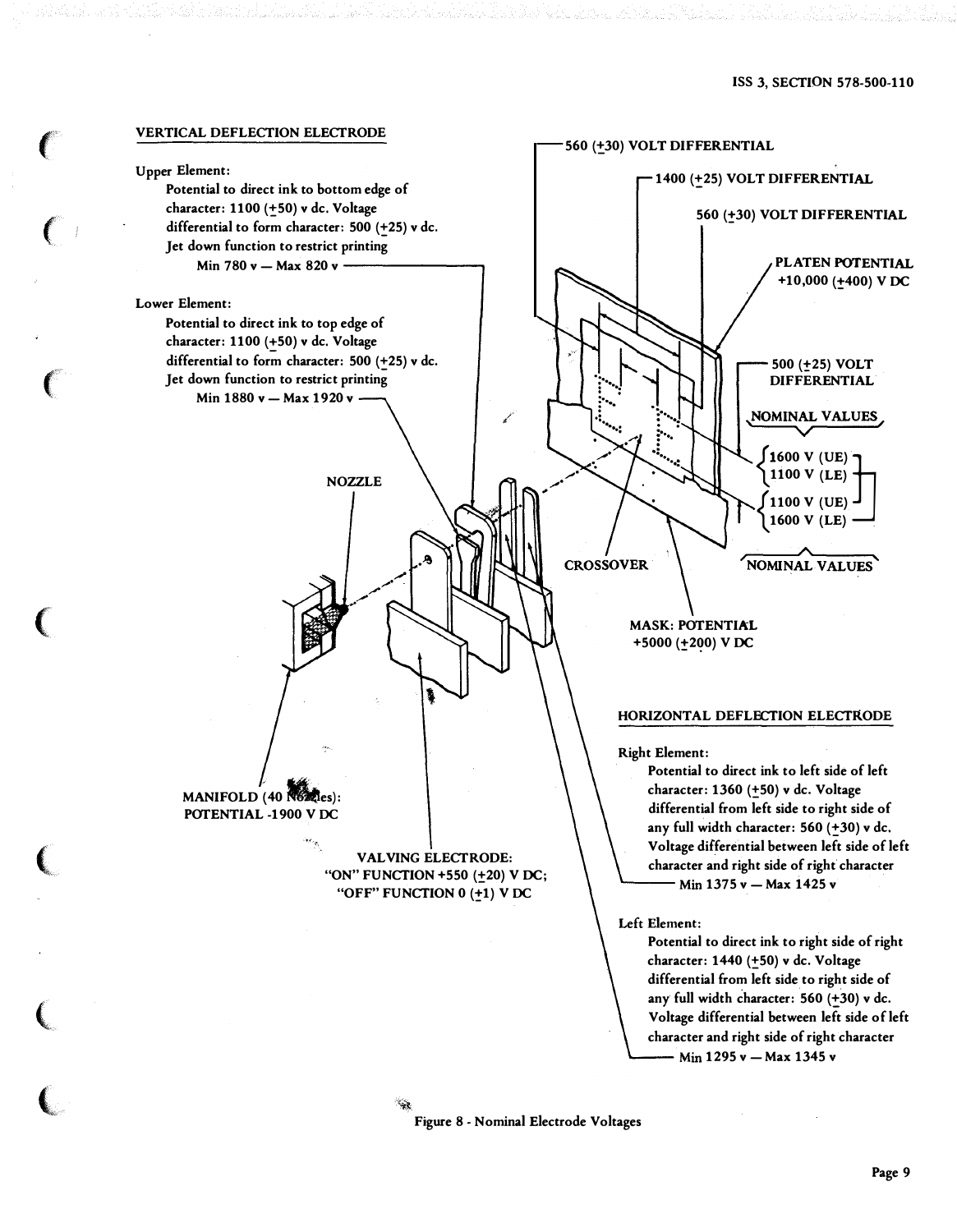#### SECTION 578-500-110

3,17 The first pair of deflection electrodes which influence the ink droplets are the vertical deflec-

tion electrodes. These electrodes are supplied with their deflection voltage (Figure 8) by the high voltage power supply, which is modulated by the digital-to-analog converter for vertical printing contained in the cabinet. The vertical deflection electrodes, one above and one below the jet, are arranged to form a horizontal slot. If the upper electrode is at a higher voltage than the lower, the ink droplets will be deflected upward; or converserly, if the lower electrode is at a higher voltage than the upper, the droplets will be deflected downward. The average voltage of these two electrodes is higher than that of the valving electrode; therefore, the droplets are accelerated.

3.18 The next set of electrodes, the horizontal deflec-

tion electrodes, are arranged to form a vertical slot. These electrodes are supplied with their deflection voltage (Figure 8) by the high voltage power supply, which is modulated by the digital-to-analog converter for horizontal printing contained in the cabinet. As in the case of the vertical deflection system, the droplets are deflected horizontally by varying the electrode voltage. The average voltage of this electrode set is higher than that of the previous set; so, again the ink droplets are accelerated.

3.19 In their flight toward the paper, the ink droplets encounter one more electrode, the mask. The mask derives its constant +5000 v (Figures 8 and 14) from the

··�



Figure 9- Character Matrices and Deflection Voltages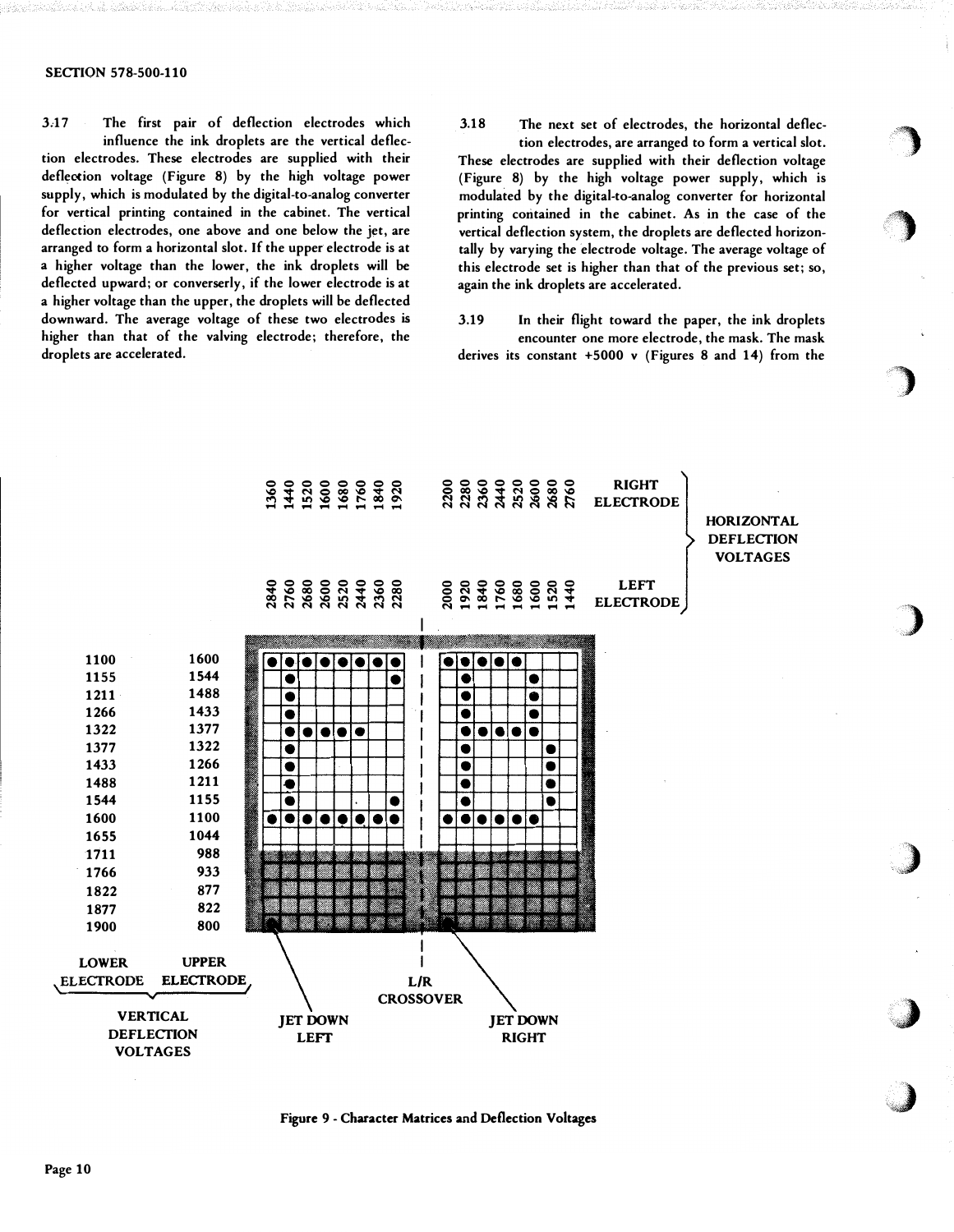power supply at the rear of the paper transport. When a nonprinting condition exists, the mask acts as a shield. That is, the voltage at the deflection electrodes is such that the ink droplets arc deflected downward so they strike the lower portion of the mask. The ink droplets arc therefore prevented from reaching the paper, and they drain down the mask to be returned to the ink supply in the manifold. When a printing condition exists, the mask voltage is the same as the average voltage established by the electric field between the horizontal deflection electrode set and the platen. As far as the ink droplets arc concerned, the mask is invisible. In addition to its electrical function, the mask provides some protection for the deflection electrodes.

 $\epsilon$ 

 $\left($ 

 $\big($ 

 $\left(\right.$ 

 $\left(\rule{0pt}{10pt}\right.$ 

 $\big($ 

 $\overline{\mathbb{C}}$ 

3.20 Summarizing the function of each electrode, the sequence of events that form a character can be explained as follows:

(a) The valving voltage is raised at the selected position until the ink begins to flow from the nozzle. At the same time the vertical deflection voltages arc such that the ink is directed toward the lower edge of the mask until it is desired to start forming the character.

(b) The deflection voltages applied to the vertical and horizontal electrode sets cause the droplets to strike the starting position in the given character.

- (c) Continued stepping of the deflection voltages traces the complete character.
- (d) Once a given character is formed, vertical deflection is such that the droplets strike the lower part of the mask. This blocks the ink flow to the paper.
- (e) Valving voltage is reduced until the jet is turned off.

3.21 Since there arc only half as many nozzles as possible characters in a line, each nozzle must print two characters. This is accomplished by a bistable condition in the horizontal deflection electrode set. In effect, this results in two home positions for the droplets (Figure 9).

3.22 The stepping, or turning on, of the appropriate nozzle is accomplished electronically as described in Section 578-500-111 (formerly Section 592-820-111 ). For the schematic of the valving and deflection electrodes, refer to wiring diagram 8344WD. Note that the 20 upper vertical deflection electrodes receive the same stepping voltage. The 20 lower vertical deflection electrodes simultaneously receive a different value of the stepping voltage. A second signal path supplies the upper and lower elements of the remaining 20 vertical electrodes. In a similar manner, all the horizontal electrodes are charged simultaneously. However, the ink

nozzles are conditioned separately and only the selected nozzle will initiate the printing, with the adjacent nozzle made ready for the next two characters. The valving electrode that is brought up to +550 v will cause the ink, which is negatively charged at -1900 v, to flow from its nozzle. The platen on the transport assembly, supported by the positive charge on the various electrodes, attracts the droplets toward the paper.

3.23 A basic dot matrix pattern is used to form all printed characters. Figure 10 shows how this dot pattern is used to form the letter E using a dot pattern eight dots wide and 10 dots high. In printing, the ink jet is directed to a given dot position, remains there for a specific time interval (250 microseconds), and is then directed to each succeeding dot position for a similar length of time until the complete letter has been printed. The total time required to print a character is, therefore, 250 microseconds times the number of dots needed to make up the letter.



Figure 10 - Matrix Pattern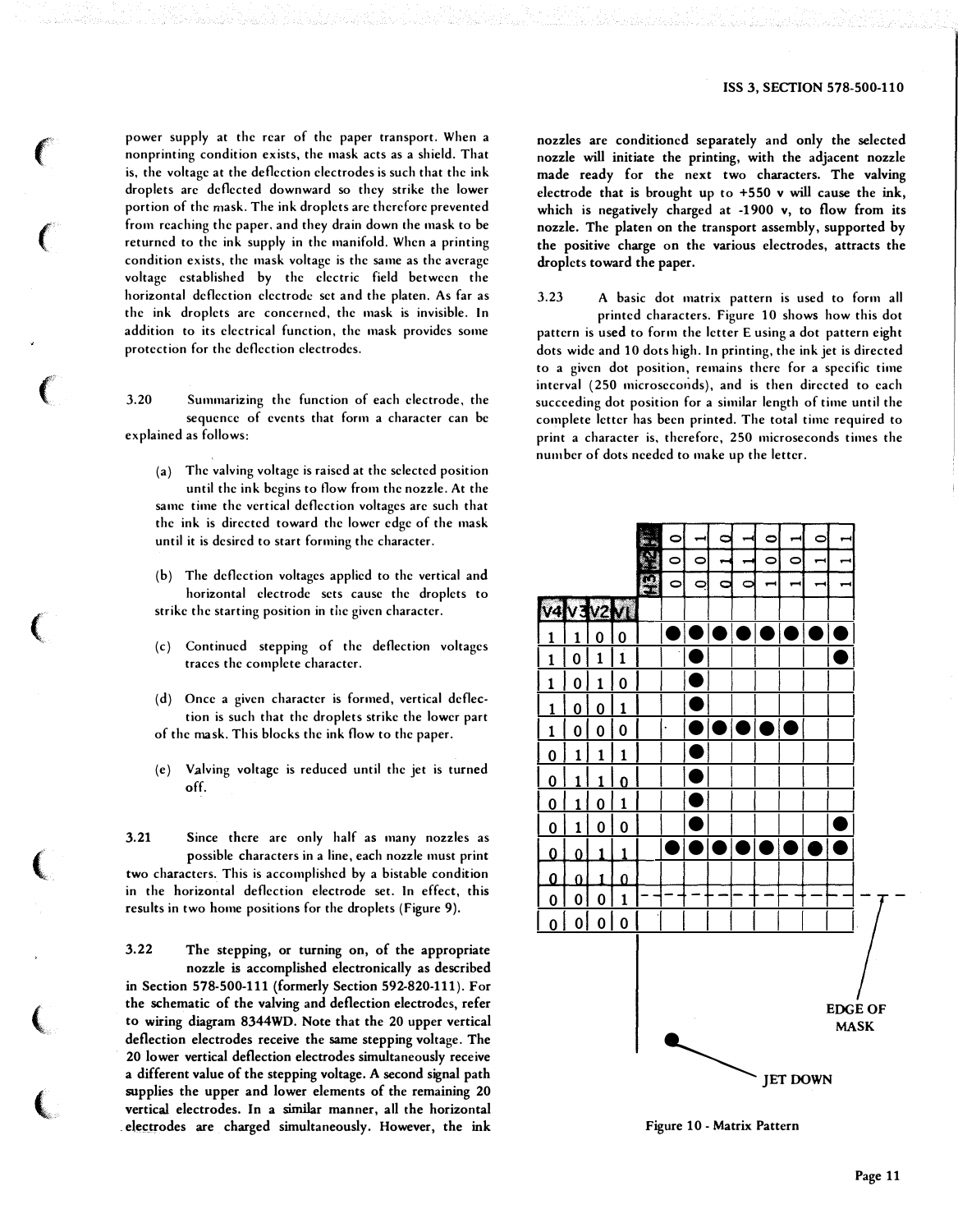3.24 If each nozzle and set of electrode assemblies were to print one character, a total of 80 nozzles and electrode assemblies would be required to print a line of 80 characters across the page. However, each nozzle and set of electrode assemblies prints two adjacent characters so that only 40 sets are necessary to print a single line. Figure 11 shows two adjacent characters and the spacing relationship between them.



Figure 11 - Basic Tracing Pattern of Typical Electrode Assembly

3.25 A ftxed amount of time is available for printing

each character. At 1200 words per minute this is 8 milliseconds (250 microseconds by the 32 maximum dot positions per character= 8 milliseconds). However, characters built up from relatively few dots in the matrix pattern (such as the letter I) are completed early, and a wait period occurs when, even though the ink jet is turned on, it must not print. This is accomplished by deflecting the ink jet downward to a considerable distance below the printing area where it strikes the mask shown in Figures 8, 10, and 11. Ink that hits the mask cannot reach the paper, so deflecting the ink downward is equivalent to turning off the ink jet. This down position is referred to as jet-down or on-the-mask. Whenever a jet is turned on by the valving electrode (ink flowing) but is not printing, the ink is directed toward the mask. This situation occurs at three different times in the printing process: First, during the time allowed for ink to start flowing, but before printing has begun; second, after a left character has been printed but before a right character has started; and third, after printing has been completed and during the time allowed to turn off the ink jet.

3.26 To print a line of characters from left to right, the

 $\big)$ 

'')

 $\big)$ 

)

)

 $\boldsymbol{\ell}$ 

J

40 ink jets are turned on in successive order. Thus, the first jet prints two characters, followed by the second jet, which prints the next two characters, and so forth. Each individual jet prints first a left and then a right character until the entire line is printed. The return to starting position for a new line is called reset and is initiated by a CARRIAGE RETURN (reset) signal.

3.27 To understand the character signals which must be

supplied as input signals to the printer drive for providing the required vertical and horizontal deflection at the electrodes, refer again to Figure 10. This basic matrix pattern shows 12 possible positions above the zero position . These 12 vertical positions are represented by a four-bit  $_{\rm binary}$  code, as shown to the left of the matrix pattern. The  $_{\rm 0}$ horizontal positions are represented by a three-bit binary code, as shown above the matrix pattern. Any position in the matrix pattern may be located by specifying four vertical bits and three horizontal bits.

3.28 A separate signal is provided to control printing the left or the right character from a single jet. This signal is called the LEFT/RIGHT SHIFT signal. A separate signal must also be provided to control the jet-down (on-the-mask) or the jet-up (printing) positions. Refer to Section 578-500-111 (formerly Section 592-820-111) for the circuits and timing requirements for the recorder drive signals.

3.29 The paper, which is held taut against the platen by

the paper tensioner mechanism, represents the ultimate goal for the negatively charged ink droplets. The platen derives its +10,000 v from the power supply at the rear of the paper transport mechanism.

3.30 The recorder enclosure (Figure 4) houses the ink

supply, the (vibrating-diaphragm) pump, and the ink manifold. The pump, operating in the ink reservoir, raises the ink to the manifold, where it is drawn through a nozzle when valving potential appears at a valving electrode. Correct viscosity of the ink is maintained by a thermostatically controlled heater located in the ink container. This heaterthermostat arrangement maintains the temperature of the ink at a constant 130° F.

3.31 The ink pump is a magnetically actuated, vibrating

diaphragm type which operates at a rate of 60 pulsations per second. This rate is achieved by half-wave rectification of the 26 v, 60 Hz ac input to the pump magnet. The self-contained pump assembly consists of a housing, a coil, a moving plunger (armature), and a vibrating diaphragm. The housing is the enclosure for the assembly and support for the core. The coil is connected in series with the half-wave rectified 26 v ac input to provide the pulsating electromagnetic field. This field actuates the armature, which is coupled to the diaphragm to provide the pump action. The schematic diagram of the ink pump circuit is shown in wiring diagram 8344WD.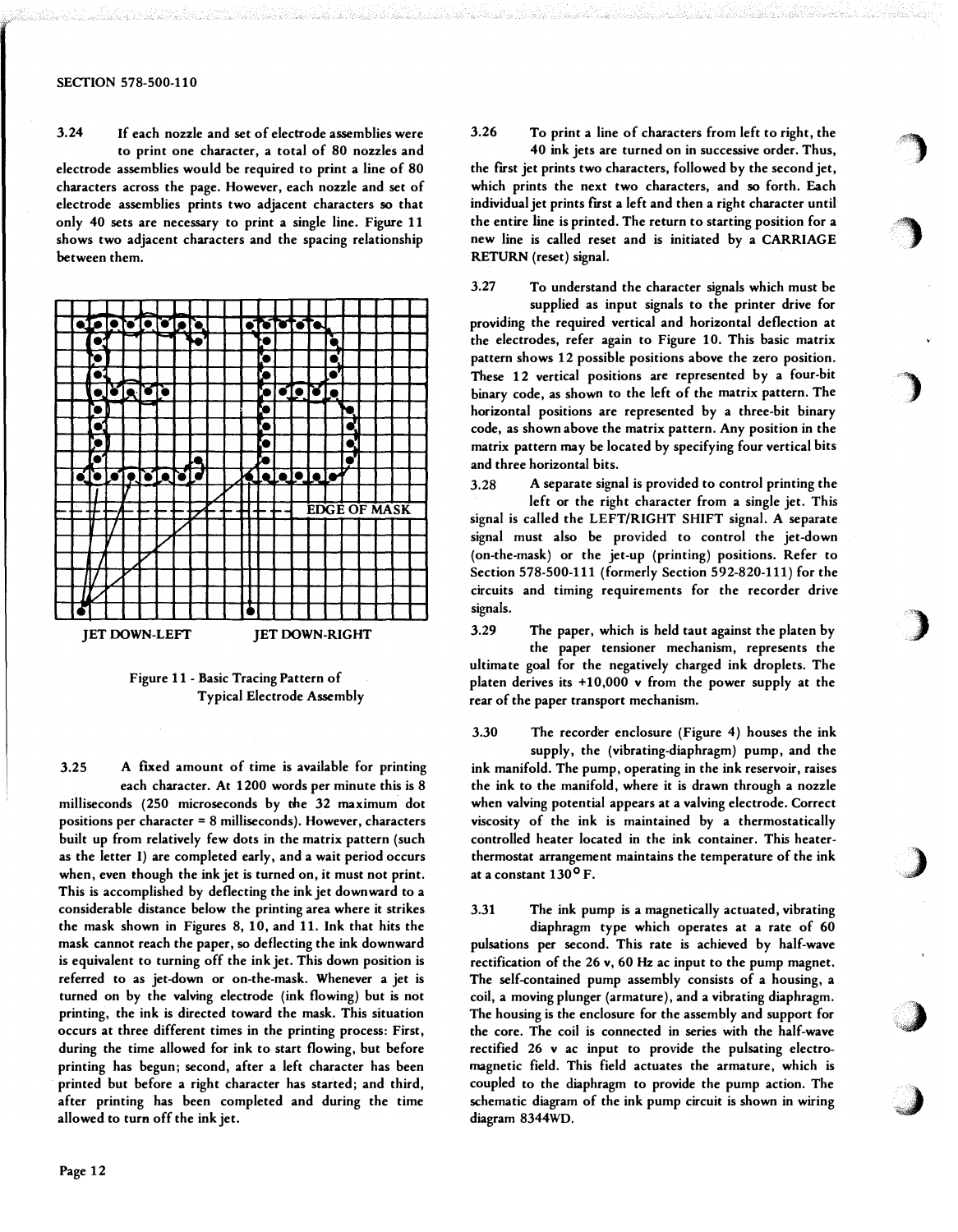3.32 For filtering purposes, the ink inlet to the pump is covered with a screen which is secured by the filter retainer. The capacity of the tank is one bottle of  $ink - do$ not replenish the ink supply with more than 1/2 bottle unless the tank is drained, cleaned, and refilled.

 $\mathbf{f}$ 

 $\epsilon$ 

 $\epsilon$ 

(

(

 $\mathbf{l}$  ,

(

3.33 When the manifold temperature falls below  $130^{\circ}$  F, the contacts of a thermostat close to forward bias the gate circuit of a triac (see wiring diagram 8344WD). With the triac turned on, 26 v ac is directed to the ink heating element until the ink temperature reaches 130°F. Then the thermostat contacts are opened and the triac becomes nonconductive. A second thermostat, with a manual reset button, is placed in one leg of the 26 v ac input to the heater and the pump. Should a malfunction occur in the ink heater thermostat which might cause the ink temperature to reach  $160^{\circ}$  F, the second thermostat opens to break the heater circuit.

3.34 The ink contains a violet toner and organic liquids. Exercise extreme care in handling to avoid any possibility of the ink or its residue coming in contact with clothing, skin, or most plastics. The violet toner has powerful staining characteristics. Therefore, the ink tank cover and the doors of the cover over the unit should be well seated in the recessed area provided to seal the components.

# PAPER TENSIONER MECHANISM

3.35 The paper tensioner mechanism (Figure 12) consists of a drive roller and a pressure roller. The drive roller derives a constant torque through an internal overrunning spring dutch. The spring clutch is secured to a continuously rotating shaft. The tensioner provides for the instant take-up of the printed copy. In addition, it provides a positive drive to move the paper outward through the slot in the cover. The rapid take-up feature of the tensioner tends to



Note: The latest design mechanism becomes a single tire drive roller arrangement. Note that the clutch assembly is now permanently lubricated.

Figure 12 - Paper Tensioner Mechanism

Page 13 Revised, October 1970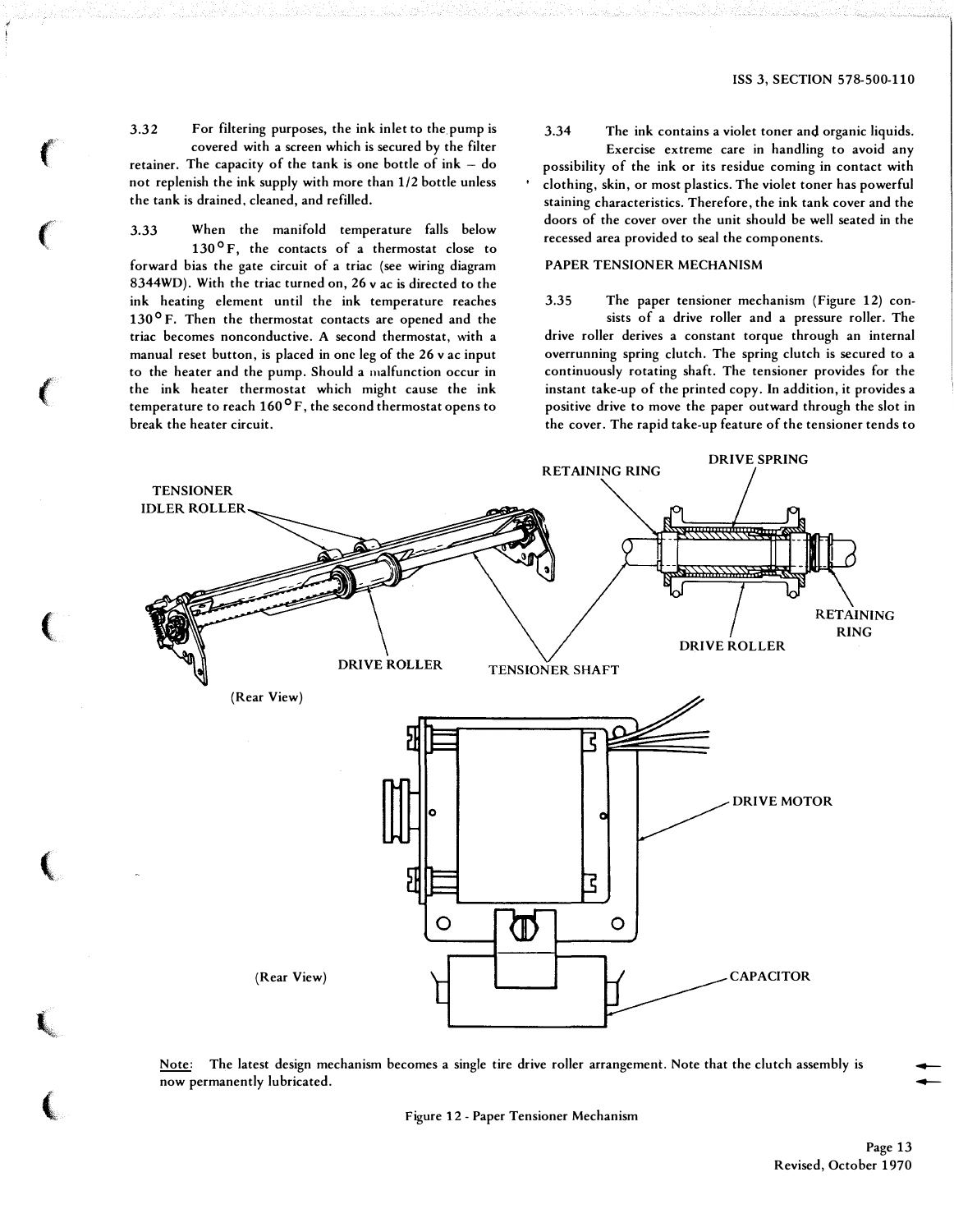# SECTION 578-500-110



 $\ddot{}$ 

 $\sim$ '· '

)

)

)

.:J

 $\rightarrow$ 

Figure 13- Distribution of Electrostatic Charges to the Platen, Mask, and Nozzles

Page 14 Reissued, October 1970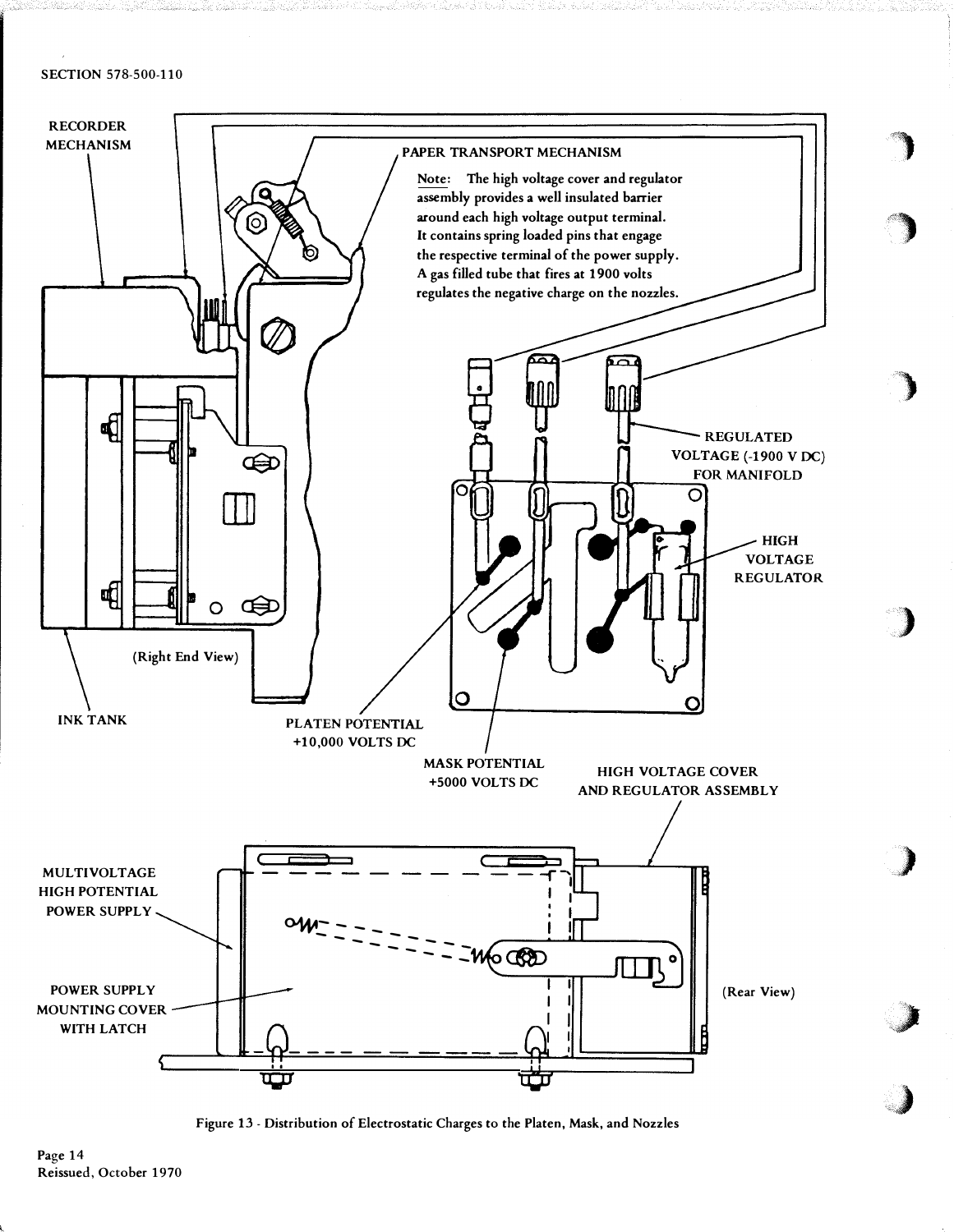

 $\big($ 

 $\overline{C}$ 

 $\big($ 

 $\epsilon$ 

 $\big($ 

 $\, \zeta \,$ 

 $\overline{\mathbb{C}}$ 



(Left End View)

Figure 14- Platen, Mask, and Ink Nozzle Multivoltage High Potential Power Supply

A